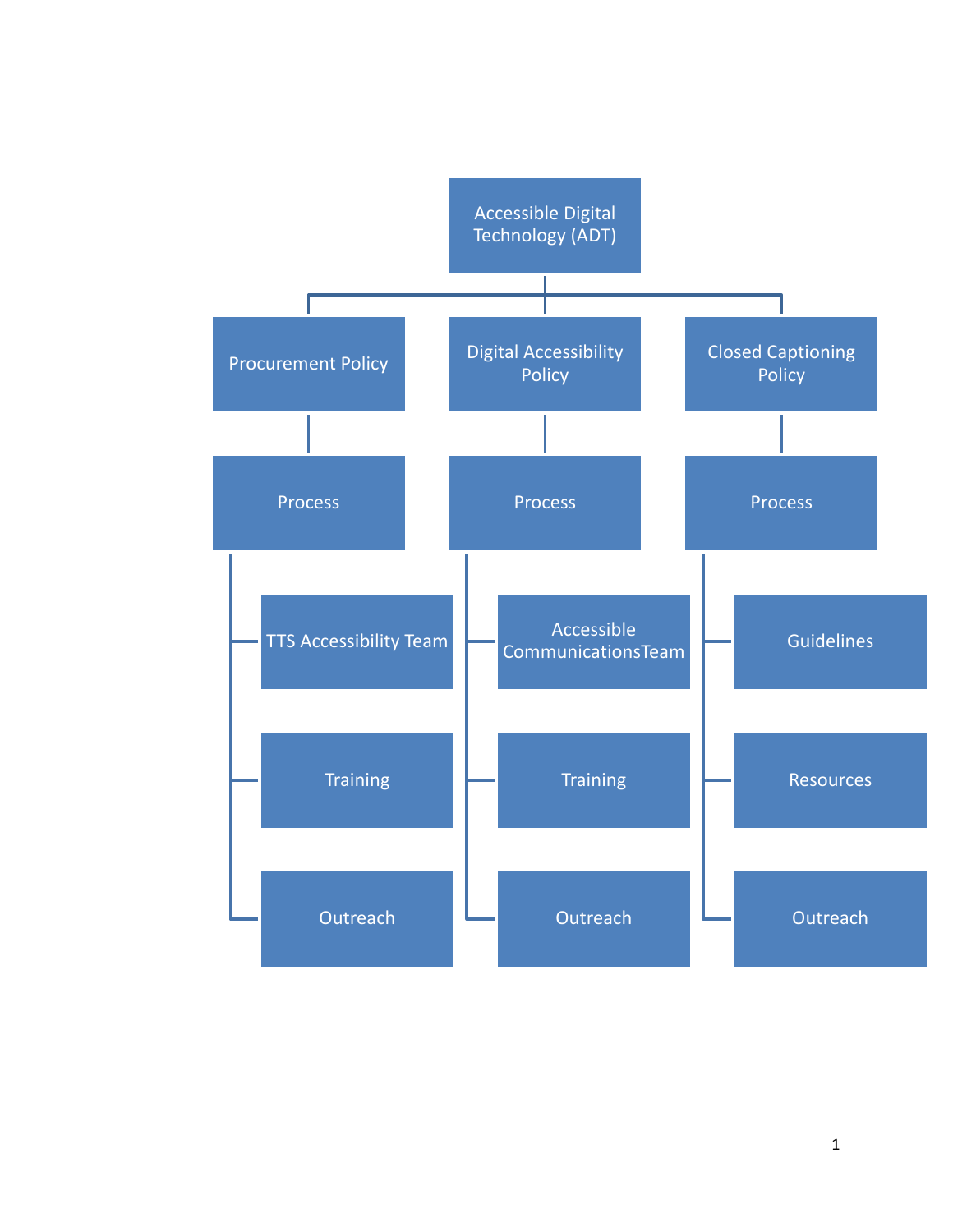# **Tufts University Captioning Policy**

# **Purpose:**

Tufts University is committed to providing digital environments, including videos and audio files, that are accessible to all, including individuals with disabilities. Digital environments may include but are not limited to outward facing websites, internal websites, apps, live-streamed events, previously recorded events, face-to-face courses with an online presence, online courses, online resources. Tufts' commitment to digital accessibility is grounded not only in principles of equity and inclusion, but also with the knowledge that accessible content enhances usability for everyone. Captioning specifically, is a universal gateway for a variety of users, including non-Native English speakers, visual learners, users in noisy environments, mobile users, users searching for information and for users with disabilities.

Captioning is a process of displaying text on a visual display to provide additional or interpretive information. There are two types of captions – closed and open. Closed captioning is a technique of displaying the captioned text only when it is desired and can be turned off. Closed captions typically show a transcription of the audio portion of a video as it plays (either verbatim or in edited form), sometimes including non-speech elements. Open captions are visible to the viewer at all times.

## **Scope:**

This policy applies to all university videos and audio files available to members of the public and members of the Tufts community. All newly created or newly posted video/audio files on official Tuft's websites on or after **June 30, 2022** must have closed captions. If captions are unavailable in a purchased or chosen file, it is the university's responsibility to determine if the file is critical for use. If it is determined that the file is needed, the university must determine if the video/audio file is essential to the university's academic, research, scholarship, clinical and/or other mission. If so, the university must post an accessibility statement and be able to provide access to the video/audio file when asked by a person with a disability.

Any video/audio file procured from a third party by Tufts must comply with the Procurement Protocol for Accessible Digital Technology. If there are no accessible files but the file is deemed essential for university's academic, research, scholarship, clinical and/or other mission, the purchaser must put a Tufts Accessibility Statement on the video or audio file access page. The purchaser is responsible for providing an accessible version of the file if asked.

Official Tufts websites include the University website (tufts.edu); websites intended or positioned to communicate University, school, division, or University recognized center or institute information to the public or the Tufts community. Websites managed individual members of the Tufts community as 'personal sites' are not official websites of the University.

## **Timeline:**

Tufts recognizes the enormity of this policy, while also respecting the mission behind it to increase access for all to materials we provide. As such, Tufts has prioritized the captioning policy roll-out to ensure that video/audio files are being captioned to support the needs of our community as effectively as possible.

*Note on material created prior to the policy:* The dates below reflect the timeline for policy implementation. Video/audio files, including those with opened captions, posted on Tufts websites, on Apps, on social media or used for academic purposes prior to the implementation date are not covered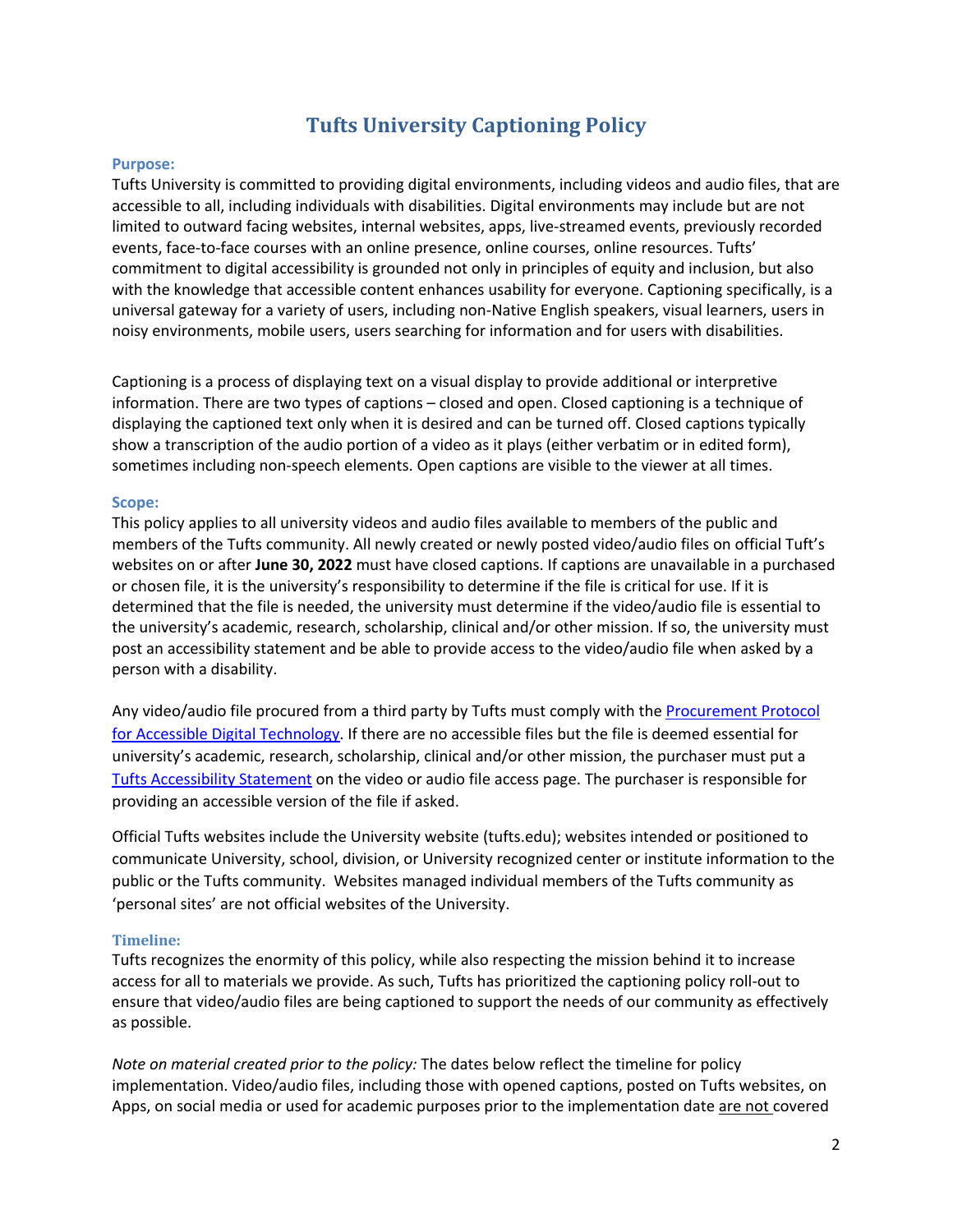by this policy. However, if a person with a disability requests captioning or a transcript, the department hosting that video/audio file is obligated to fulfill that request in within 5 days of request.

- All newly created or newly posted video/audio files on official Tuft's websites on or after **June 30, 2022** *will comply* with this policy. Prior to being posted, all video/audio files must be reviewed for accuracy.
- All content acquired on or after **June 30, 2022** *should comply* with the Procurement Policy, which includes the provision of captions. Any content that does not have captions readily available must include an accessibility statement directing persons with disabilities to the appropriate resources.
- All promotional and communication materials, including public Tufts events, produced, or hosted by Tufts *will comply* with this policy, effective **June 30, 2022**. Prior to being posted, all video/audio files must be reviewed for accuracy.
- § All synchronous courses and meetings using the zoom, google or other platforms with a built-in captioning feature must enable captioning effective **June 30, 2022** thereby *complying* with this policy**.**
- Materials essential for the university's academic, clinical, scholarship, research and/or other mission that are not posted for public consumption, *will be captioned* using automatic reliable captioning technology as it becomes available. In the absence of such technology, these materials must include an accessibility statement directing persons with disabilities to the appropriate resources.

# **Responsibilities:**

It is the responsibility of all Tufts schools and divisions to utilize media products with closed captioning when the technology to do so is available or to employ automatic captioning technology as it becomes available.

Websites, Apps and Social Media Files:

- Owners (Tufts staff members responsible for a particular website, app, or social media account) are responsible for ensuring that the video/audio content posted is accessible. This includes utilizing automatic captioning technology when available, posting captioned content when supported by the platform or in the absence of this possibility including an accessibility statement directing people with disabilities to the appropriate resources.

Materials used in courses:

- Faculty are encouraged to look for captioned videos and audio files with transcripts before making final selection of course material.
- Faculty should use the built-in accessibility tools available to them for content production regardless of the modality of the course.
- Faculty will ensure that an Accessibility Statement is on their syllabus. Example: *Tufts University values the diversity of our students, staff and faculty; recognizing the important contribution each student makes. Tufts is committed to providing equal access and support to all qualified students through the provision of reasonable accommodations. If you have a disability*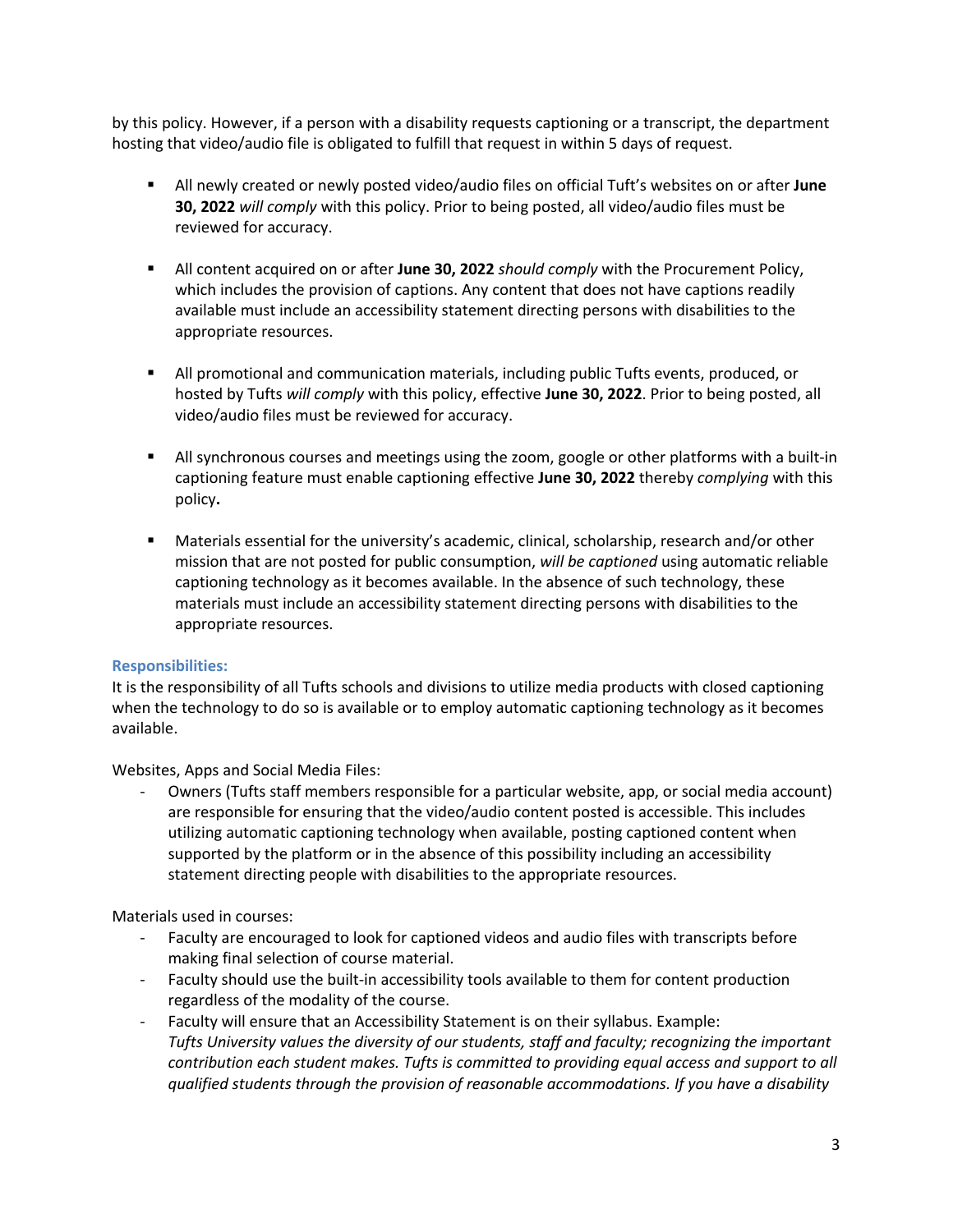*that requires accommodations, please contact the StAAR Center at staarcenter@tufts.edu or 617-627-4539. Please be aware that accommodations cannot be enacted retroactively.*

- The academic department for which the course belongs, is responsible for covering the cost of any captioning/ transcript need within a specific course.

# Promotional materials/ Tufts public events:

§ Owners of the promotional materials, or those sponsoring a public event are responsible for ensuring that the video/audio content posted is accessible, when the technology is available. This includes finding and covering the cost of accessible versions of the file. Until the June 30<sup>th</sup>, 2022 deadline, when captioning becomes mandatory for promotional materials and Tufts sponsored public events, if captioning is not possible, these materials and events must include an accessibility statement directing persons with disabilities to the appropriate resources.

### **Exceptions:**

Where compliance is not technically possible or may require extraordinary measures due to the unavailability of captions, a request for exception must be made as outlined below. Lack of sufficient funding for any unit, department, or college of the university as the sole reason for an exception will not be considered.

Units seeking an exception to this policy must submit a written request through the Captioning Exception Request Form (Appendix 2) to the Digital Accessibility Specialist in consultation with the Vice President and Chief Information Officer and the Office of University Counsel, detailing why compliance is not feasible and how the department wishing to use the video will make alternative access possible for individuals with disabilities in an equally effective manner.

#### **Authority:**

This policy is issued by the Vice President and Chief Information Officer with consultation as needed from the Office of University Counsel.

#### **Enforcement:**

If necessary, at the discretion of the university leadership or their designees, some or all non-compliant videos or audio files may be brought into compliance by designated staff or contractors at the expense of the department.

#### **Questions:**

Individuals with questions, comments, or concerns about this policy or any of the related procedures should contact the Vice President and Chief Information Officer.

# **Captioning Process and Resources:**

See Appendix 1

## **Approval Entity(ies):**

Vice President and Chief Information Officer Office of University Counsel

**Approval Date:** October 21, 2021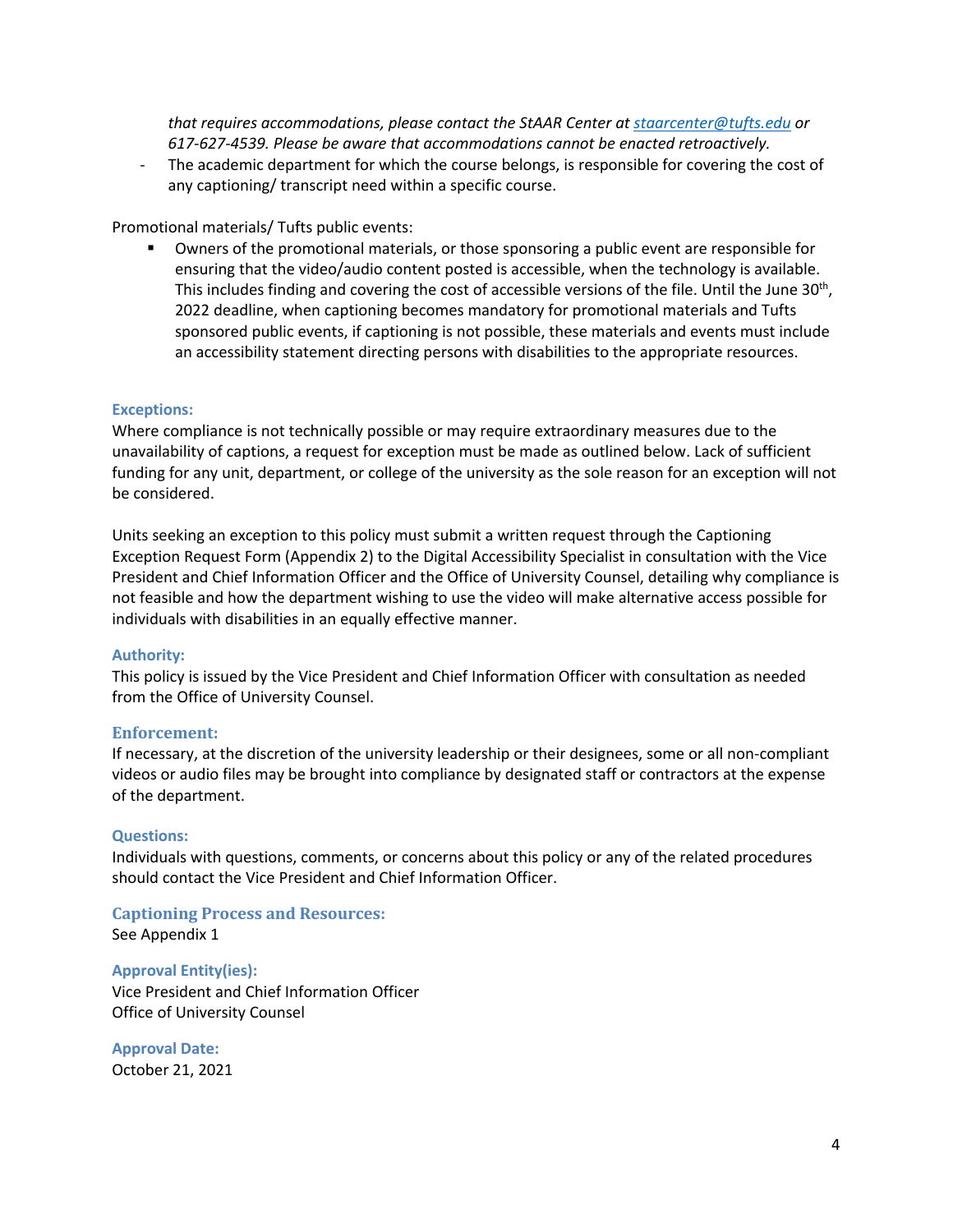**Effective Date:** June 30<sup>th</sup>, 2022

## **Executive Sponsor(s):**

Mary R. Jeka, Senior Vice President and General Counsel Chris Sedore, Vice President and Chief Information Officer

# **Revision:**

The university reserves the right to change this policy from time to time. Proposed changes will normally be developed by those responsible for the policy with appropriate stakeholders. The approval entities have sole authority to approve changes to this policy.

# **APPENDIX 1**

# **Guidelines, Processes and Resources for Captioning Video & Audio Files**

*(Much of the material below is credited to the Penn State Accessibility Website)*

# Accuracy:

If a department utilizes an automatic generating captioning tool, they must review it for accuracy before posting the video/audio file on official Tufts websites.

## **Costs:**

All costs associated with captioning Tufts produced video/audio files created after January 1, 2022 will be assumed by the department or division that is creating or acquiring the content. All automatically generated captions must be checked for accuracy before being posted to an official Tufts website.

All purchased content should comply with the Procurement Policy. Content should be captioned prior to purchasing it at the vendor's expense. In situations, where captioning is not available, but the item is deemed critical for Tufts, the materials must include an accessibility statement directing persons with disabilities to the appropriate resources.

**Caption Training and Resources for Faculty and Staff:** 

- **Access Tufts**
- StAAR Center Resource for Faculty and Staff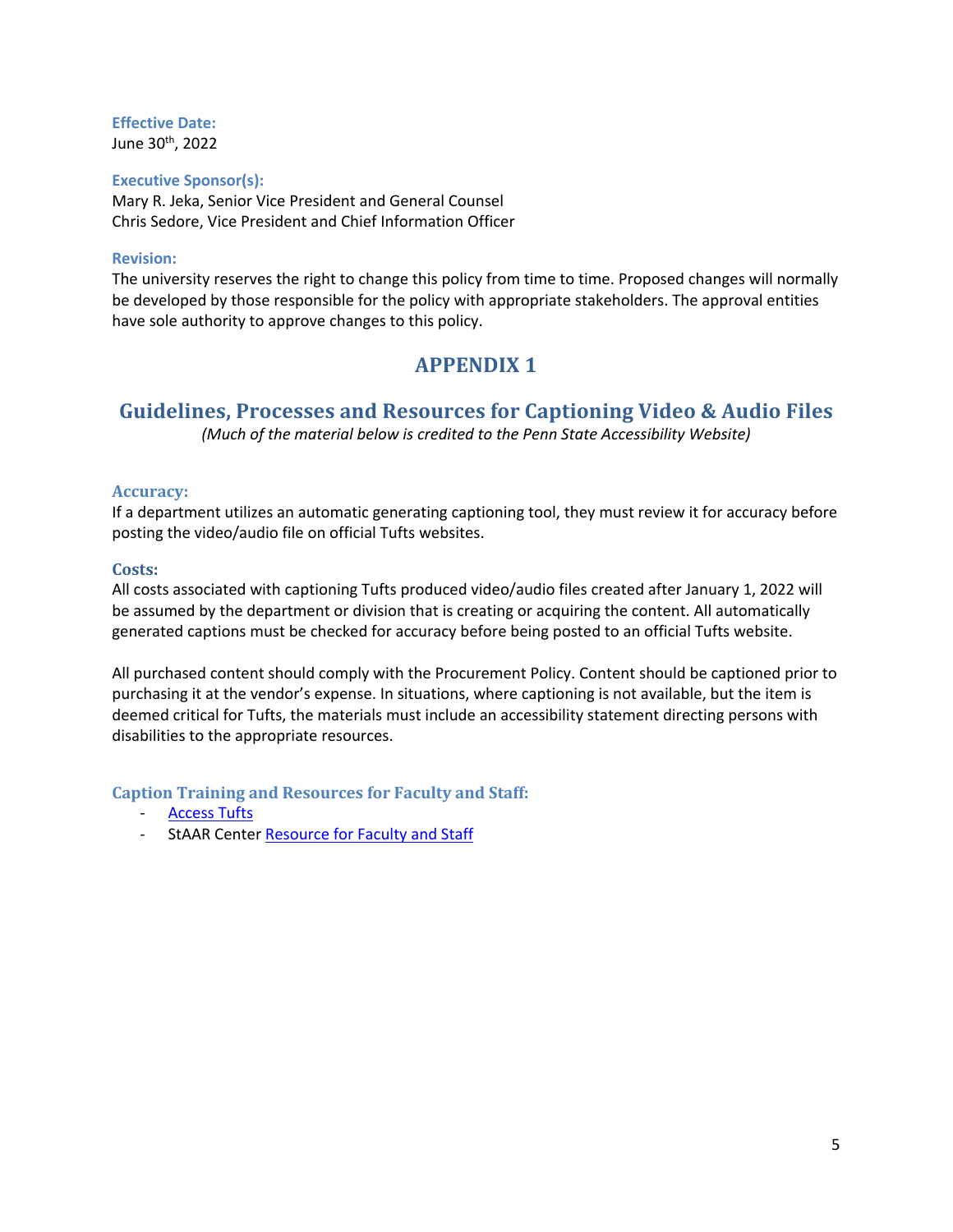# **APPENDIX 2 Accessible Captioning Exception Request Form**

Tufts University is committed to providing a digital environment that is accessible to all, captioned videos, and audio files. The following circumstances may qualify as exemptions from this policy:

- 1. Where compliance is not technically possible or may require extraordinary measures due to the nature or intent of the resource. Lack of enough funding for any school, department, program, or unit of the university would not be considered for an exemption.
- 2. Where compliance would result in a fundamental alteration of the video or audio file, and not satisfy the original intent of the digital content.
- 3. Where, in the case that video or audio files are procured through third party vendors or contractors; and that no captioned product is available, and the vendor is unwilling to allow or produce captioning.
- 4. Where the video or audio file is not currently in compliance, but efforts are underway to fix the defects by a defined date and a workaround for people with disabilities has been established.

\_\_\_\_\_\_\_\_\_\_\_\_\_\_\_\_\_\_\_\_\_\_\_\_\_\_\_\_\_\_\_\_\_\_\_\_\_\_\_\_\_\_\_\_\_\_\_\_\_\_\_\_\_\_\_\_\_\_\_\_\_\_\_\_\_\_\_\_\_\_\_\_\_\_\_\_\_\_\_\_\_\_\_\_\_

\_\_\_\_\_\_\_\_\_\_\_\_\_\_\_\_\_\_\_\_\_\_\_\_\_\_\_\_\_\_\_\_\_\_\_\_\_\_\_\_\_\_\_\_\_\_\_\_\_\_\_\_\_\_\_\_\_\_\_\_\_\_\_\_\_\_\_\_\_\_\_\_\_\_\_\_\_\_\_\_\_\_\_\_\_

\_\_\_\_\_\_\_\_\_\_\_\_\_\_\_\_\_\_\_\_\_\_\_\_\_\_\_\_\_\_\_\_\_\_\_\_\_\_\_\_\_\_\_\_\_\_\_\_\_\_\_\_\_\_\_\_\_\_\_\_\_\_\_\_\_\_\_\_\_\_\_\_\_\_\_\_\_\_\_\_\_\_\_\_\_ \_\_\_\_\_\_\_\_\_\_\_\_\_\_\_\_\_\_\_\_\_\_\_\_\_\_\_\_\_\_\_\_\_\_\_\_\_\_\_\_\_\_\_\_\_\_\_\_\_\_\_\_\_\_\_\_\_\_\_\_\_\_\_\_\_\_\_\_\_\_\_\_\_\_\_\_\_\_\_\_\_\_\_\_\_ \_\_\_\_\_\_\_\_\_\_\_\_\_\_\_\_\_\_\_\_\_\_\_\_\_\_\_\_\_\_\_\_\_\_\_\_\_\_\_\_\_\_\_\_\_\_\_\_\_\_\_\_\_\_\_\_\_\_\_\_\_\_\_\_\_\_\_\_\_\_\_\_\_\_\_\_\_\_\_\_\_\_\_\_\_

Your name:

Your home school or department at Tufts

Email:

Description of Video or Audio file:

The digital information is intended for (check all that apply):

\_\_\_\_\_\_\_\_\_\_\_\_\_\_\_\_\_\_\_\_\_\_\_\_\_\_\_\_\_\_\_\_\_\_\_\_\_\_\_\_\_\_\_\_\_\_\_\_\_\_\_

Public facing Internal users; students, faculty and/or staff

Required by Tufts students

 $\Box$  Required by Tufts faculty and/or staff

Justification for exception (Explain why this exception is needed. Include any research you've done on other options/ vendors):

\_\_\_\_\_\_\_\_\_\_\_\_\_\_\_\_\_\_\_\_\_\_\_\_\_\_\_\_\_\_\_\_\_\_\_\_\_\_\_\_\_\_\_\_\_\_\_\_\_\_\_\_\_\_\_\_\_\_\_\_\_\_\_\_\_\_\_\_\_\_\_\_\_\_\_\_\_\_\_\_\_\_\_\_\_ \_\_\_\_\_\_\_\_\_\_\_\_\_\_\_\_\_\_\_\_\_\_\_\_\_\_\_\_\_\_\_\_\_\_\_\_\_\_\_\_\_\_\_\_\_\_\_\_\_\_\_\_\_\_\_\_\_\_\_\_\_\_\_\_\_\_\_\_\_\_\_\_\_\_\_\_\_\_\_\_\_\_\_\_\_ \_\_\_\_\_\_\_\_\_\_\_\_\_\_\_\_\_\_\_\_\_\_\_\_\_\_\_\_\_\_\_\_\_\_\_\_\_\_\_\_\_\_\_\_\_\_\_\_\_\_\_\_\_\_\_\_\_\_\_\_\_\_\_\_\_\_\_\_\_\_\_\_\_\_\_\_\_\_\_\_\_\_\_\_\_